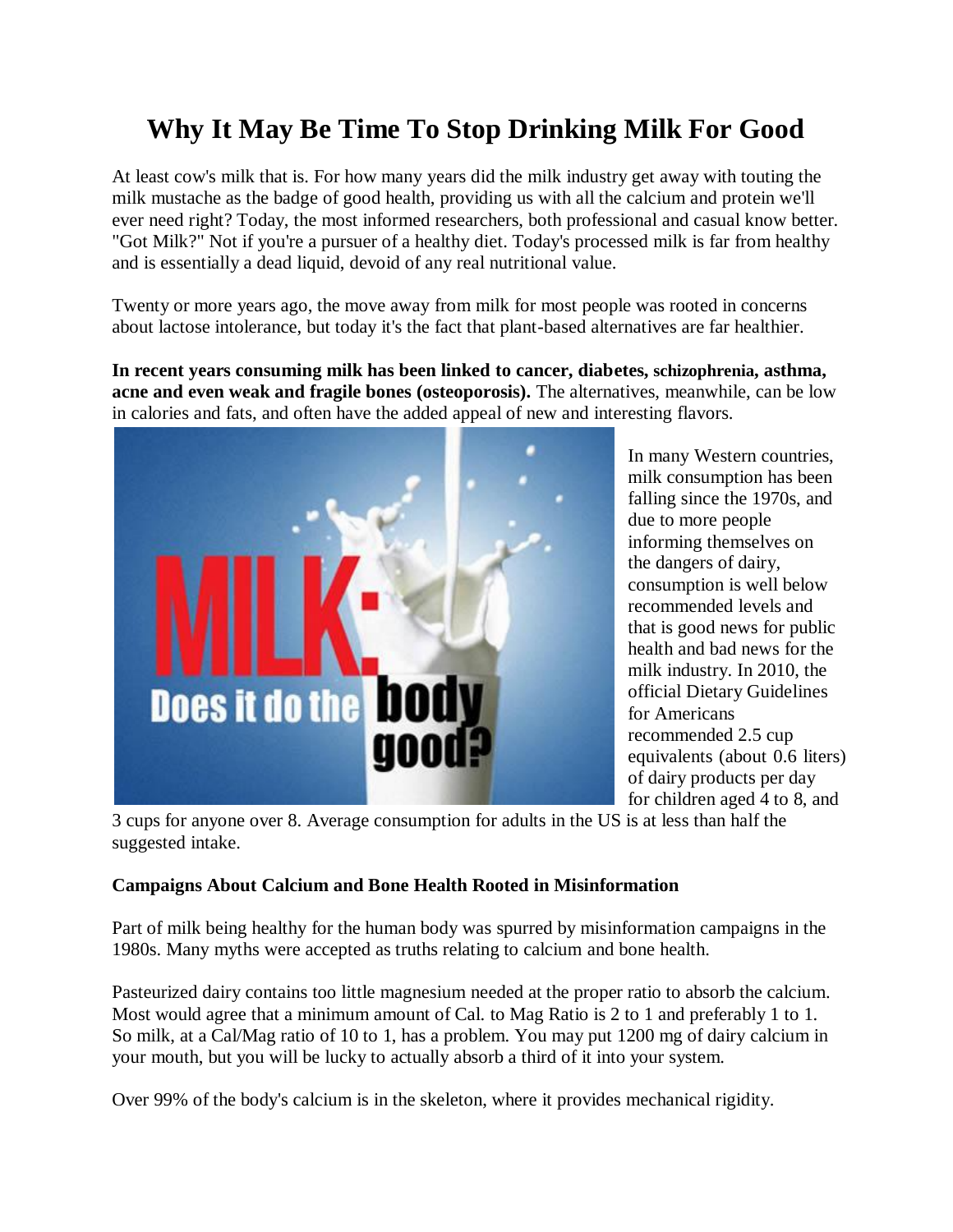Pasteurized dairy forces a calcium intake lower than normal and the skeleton is used as a reserve to meet needs. Long-term use of skeletal calcium to meet these needs leads to osteoporosis. Dairy is pushed on Americans from birth yet they have one of the highest risk of osteoporosis in the world.

The pasteurization process only creates calcium carbonate, which has absolutely no way of entering the cells without a chelating agent. So what the body does is pull the calcium from the bones and other tissues in order to buffer the calcium carbonate in the blood. *This process actually causes osteoporosis.*

The type of minerals in any calcium food or supplement determines the absorption levels: [Opti-](http://preventdisease.com/hpp/zen-cart/index.php?main_page=product_info&cPath=23&products_id=246&zenid=3bu506u6ibmfp2ti1kb3rq8kv7)[Cal/Mag with Vitamin K2](http://preventdisease.com/hpp/zen-cart/index.php?main_page=product_info&cPath=23&products_id=246&zenid=3bu506u6ibmfp2ti1kb3rq8kv7) is a co-enzyme complex, heat-stabled molecules that must be associated with another enzyme for them to perform their function in the body. It is necessary in the utilization of vitamins and minerals for proper delivery to the cell nucleus. For example, one study found that Opti-Cal/Mag complex is 8.79 times more absorbed into the blood than calcium carbonate and 2.97 times more than calcium gluconate. So you can obtain far more absorption from this type of supplement than any type of cow's milk.

Last year, Karl Michaelsson at Uppsala University in Sweden and his colleagues published a paper which challenged the dogma that high milk consumption results in stronger bones. They followed 61,433 women over 20 years and 45,339 men for 11 years, and found that the more cow's milk people said they drank, the more likely they were to experience a bone fracture during the study period. The risks were greatest for women: those who drank three or more 200 millilitre glasses of milk per day had a 16 per cent higher chance of sustaining a bone fracture than those who drank only one. What's more, those who consumed more milk were also more likely to die during the study; the women who drank three or more glasses had double the chance of dying as those who drank one (*BMJ*, doi.org/f22kjh).

Michaelsson's theory is that galactose, one of the constituent sugars of lactose, is to blame. When lab animals are fed modest amounts, equivalent to one to two glasses of milk per day for humans, galactose triggers premature ageing and shortens life expectancy due to oxidative stress and chronic inflammation. Theoretically, this could lead to bone loss and muscle damage - which would boost fracture risk -- and also contribute to other diseases of aging, which might explain the increased mortality that Michaelsson recorded.

Other studies have similarly [cast doubt on the link between a high calcium intake and a reduced](http://www.ncbi.nlm.nih.gov/pubmed/18065599?dopt=Citation)  [risk of fractures,](http://www.ncbi.nlm.nih.gov/pubmed/18065599?dopt=Citation) and increasing evidence is suggesting that the general population should change their dietary patterns when it comes to cow's milk.

A 2005 review in *Pediatrics* showed that milk has no effect on preventing stress fractures in girls. In fact, the research linked higher milk consumption with higher fracture risk.

The message that estrogen builds fracture-resistant bones (prevents osteoporosis) has been hammered into women's minds over the past 4 decades by the pharmaceutical industry, selling HRT formulas, such as Premarin and Prempro. Food also raises estrogen levels in a person's body--and dairy foods account for about 60 to 70% of the estrogen that comes from food. The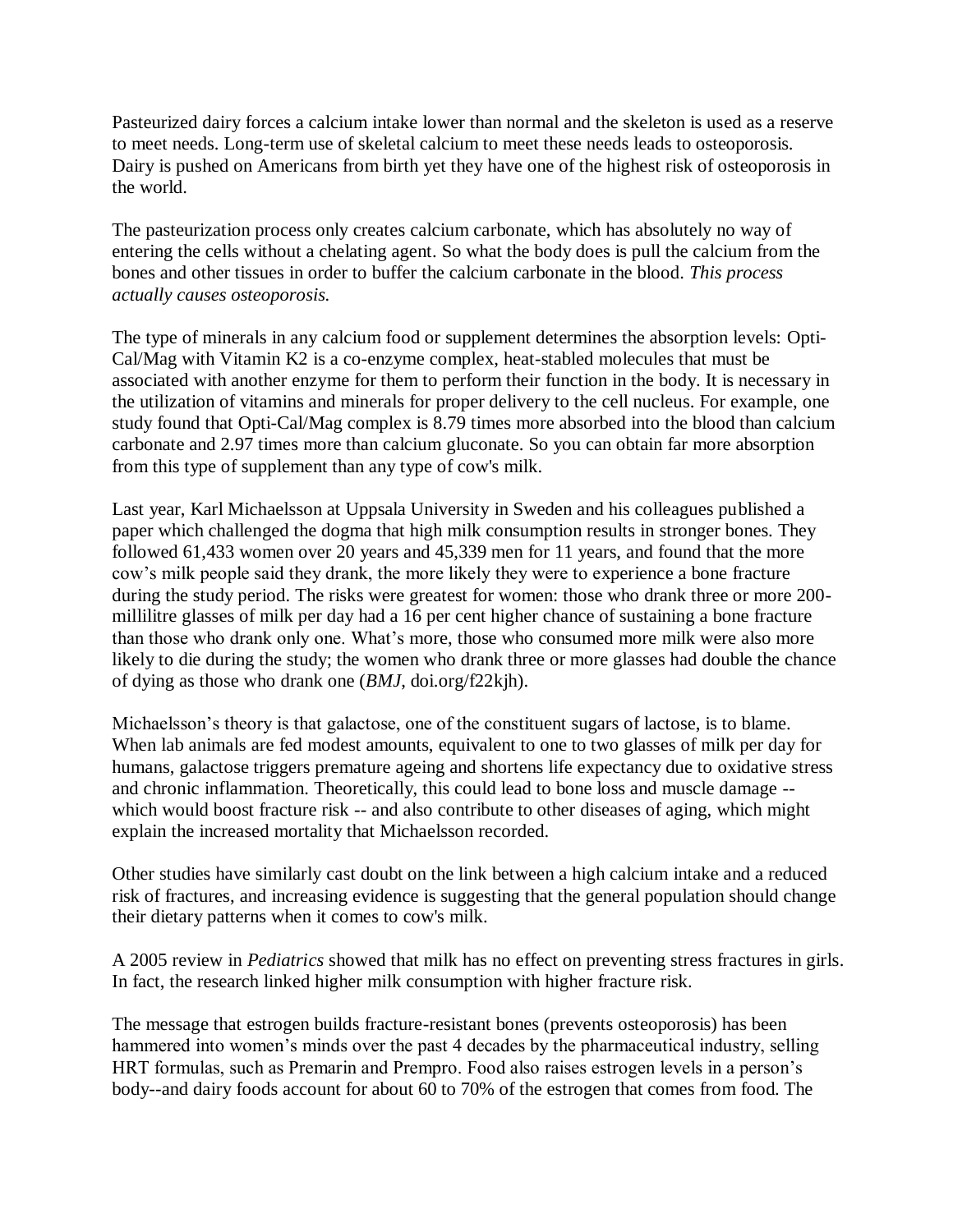main source of this estrogen is the modern factory farming practice of continuously milking cows throughout pregnancy. As gestation progresses the estrogen content of milk increases from 15 pg/ml to 1000 pg/ml.

The National Dairy Council would like you to believe, "There is no evidence that protein-rich foods such as dairy foods adversely impact calcium balance or bone health." But these same dairy people know this is untrue and they state elsewhere, "Excess dietary protein, particularly purified proteins, increases urinary calcium excretion. This calcium loss could potentially cause negative calcium balance, leading to bone loss and osteoporosis. These effects have been attributed to an increased endogenous acid load created by the metabolism of protein, which requires neutralization by alkaline salts of calcium from bone."

## **Cancer Fuel**

Of the almost 60 hormones, one is a powerful GROWTH hormone called Insulin- like Growth Factor ONE (IGF-1). By a freak of nature it is identical in cows and humans.

The foods you eat can influence how much IGF-I circulates in the blood. Diets higher in overall calories or in animal proteins tend to boost IGF-I, and there seems to be an especially worrisome role played by milk.

Consider this hormone to be a "fuel cell" for any cancer... (the medical world says IGF-1 is a key factor in the rapid growth and proliferation of breast, prostate and colon cancers, and we suspect that most likely it will be found to promote ALL cancers). IGF-1 is a normal part of ALL milk... the newborn is SUPPOSED to grow quickly! What makes the 50% of obese American consumers think they need MORE growth? Consumers don't think anything about it because they do not have a clue to the problem... nor do most of our doctors.

Studies funded by the dairy industry show a 10% increase in IGF-1 levels in adolescent girls from one pint daily and the same 10% increase for postmenopausal women from 3 servings per day of nonfat milk or 1% milk.

IGF-1 promotes undesirable growth too--like cancer growth and accelerated aging. IGF-1 is one of the most powerful promoters of cancer growth ever discovered. Overstimulation of growth by IGF-1 leads to premature aging too--and reducing IGF-1 levels is "anti-aging."

A review published by the World Cancer Research Fund and the American Institute for Cancer Research in 1997 found that cancer risk paralleled milk consumption in numerous studies.

### **Milk Stripped Of Fat One of The Worst Offenders**

People who eat more dairy fat or more high-fat dairy foods tended to be *leaner* and/or to *gain less weight* over time than people who eat less dairy fat. In studies that directly compared highfat dairy to low-fat dairy, high-fat dairy was associated with better weight outcomes. None of the studies find links between high-fat dairy and higher weight, nor between low-fat dairy and reduced risk for obesity.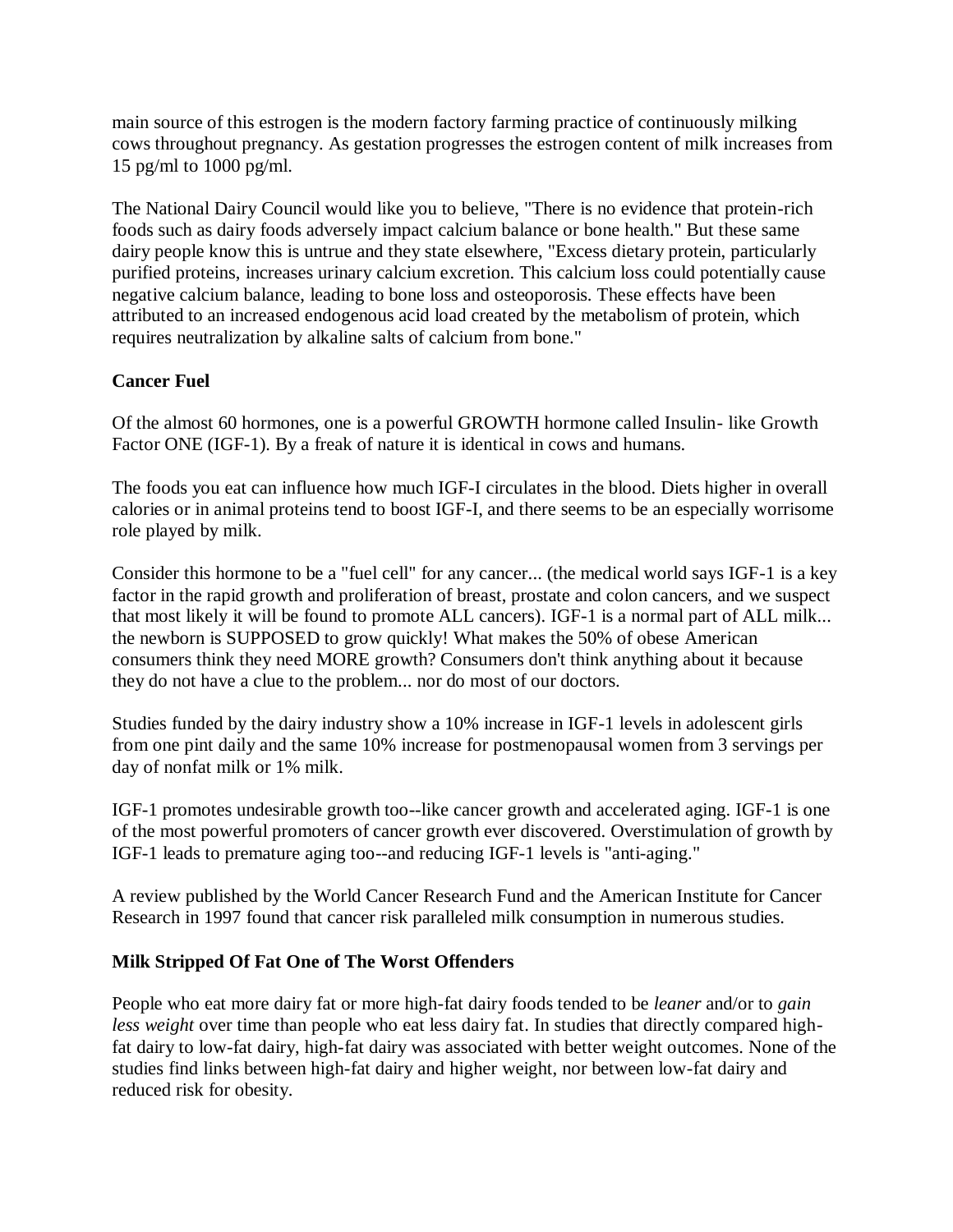By reducing the fat, skim milk is certainly lower in calories, but [authors of one study in JAMA](http://archpedi.jamanetwork.com/article.aspx?articleid=1704826)  [Pediatrics](http://archpedi.jamanetwork.com/article.aspx?articleid=1704826) - David Ludwig, of Boston's Children Hospital, and Dr. Walter Willett, of the Harvard School of Public Health - believe lower calorie beverages do not necessarily mean lower calorie intake.

Consumers are being milked and skimmed in more ways than one. The promise of weight loss and healthier hearts by drinking skim/low-fat products is false and actually seems to cause weight gain. Then the milk conglomerates, many call them the milk monopoly, take the good fats they took away from you and sell it back to you at higher profit margins in other products.

Mario Kratz, PhD, a nutrition scientist and associate member at Fred Hutchinson Cancer Research Center in Seattle analyze 11 observational studies that evaluated the association between dairy fat and the development of risk factors for diabetes, such as elevated blood sugar and insulin levels. Of these 11 studies, six showed that higher dairy fat consumption was associated with markers of *better* metabolic health than low fat. Only a single study showed an association between higher dairy fat consumption and a marker of poorer metabolic health--and it was just one marker, the *glycated hemoglobin value* (an indicator of blood glucose concentration over time). As for the development of type 2 diabetes itself, of the eight studies that looked at this issue, three reported that high-fat dairy intake was associated with lower risk for diabetes...four found no association between full-fat dairy products and diabetes...and one had inconsistent evidence.

A study at Harvard in 2006 suggested that a high intake of skim milk can impair ovulation, while drinking whole fat milk can improve fertility. Those who are planning to get pregnant or are currently pregnant should stick to whole milk.

The preponderance of evidence does not support the idea that high-fat dairy promotes metabolic disease.

A previous study actually found that those who drank low fat milk had a higher chance of being overweight later on in life, according to [Time Magazine.](http://healthland.time.com/2013/07/03/skim-milk-is-healthier-than-whole-milk-right-maybe-not/)

### **Dairy Free Plant-Milks Are The Best Alternatives For Your Health**

Plant-based milks may have other benefits as they are low in calories, which could be helpful for weight loss. There's been extensive development in North America around non-dairy milk in the last couple years. Lately coconut milk and hemp milk have made great strides in the marketplace and are likely the two best alternative sources. Due to problems with soy [\(most sources are GMO](http://preventdisease.com/news/14/012714_Whether-Labeled-Organic-Non-GMO-Conventional-Here-12-Reasons-To-Avoid-Soy.shtml)  [and unfermented\)](http://preventdisease.com/news/14/012714_Whether-Labeled-Organic-Non-GMO-Conventional-Here-12-Reasons-To-Avoid-Soy.shtml), it's one non-dairy milk you should steer clear from. Almond and rice milk are two other options although not as nutritious as coconut or hemp.

Compared to cow's milk coconut milk is easier to digest because the body uses 3 less enzymes for its digestion as opposed to cow's milk. It also contains a high level of omega 3, 6 and 9 fats along with high amounts of amino acids. This excellent combination of fats and amino acids make it a complete meal in and of itself.